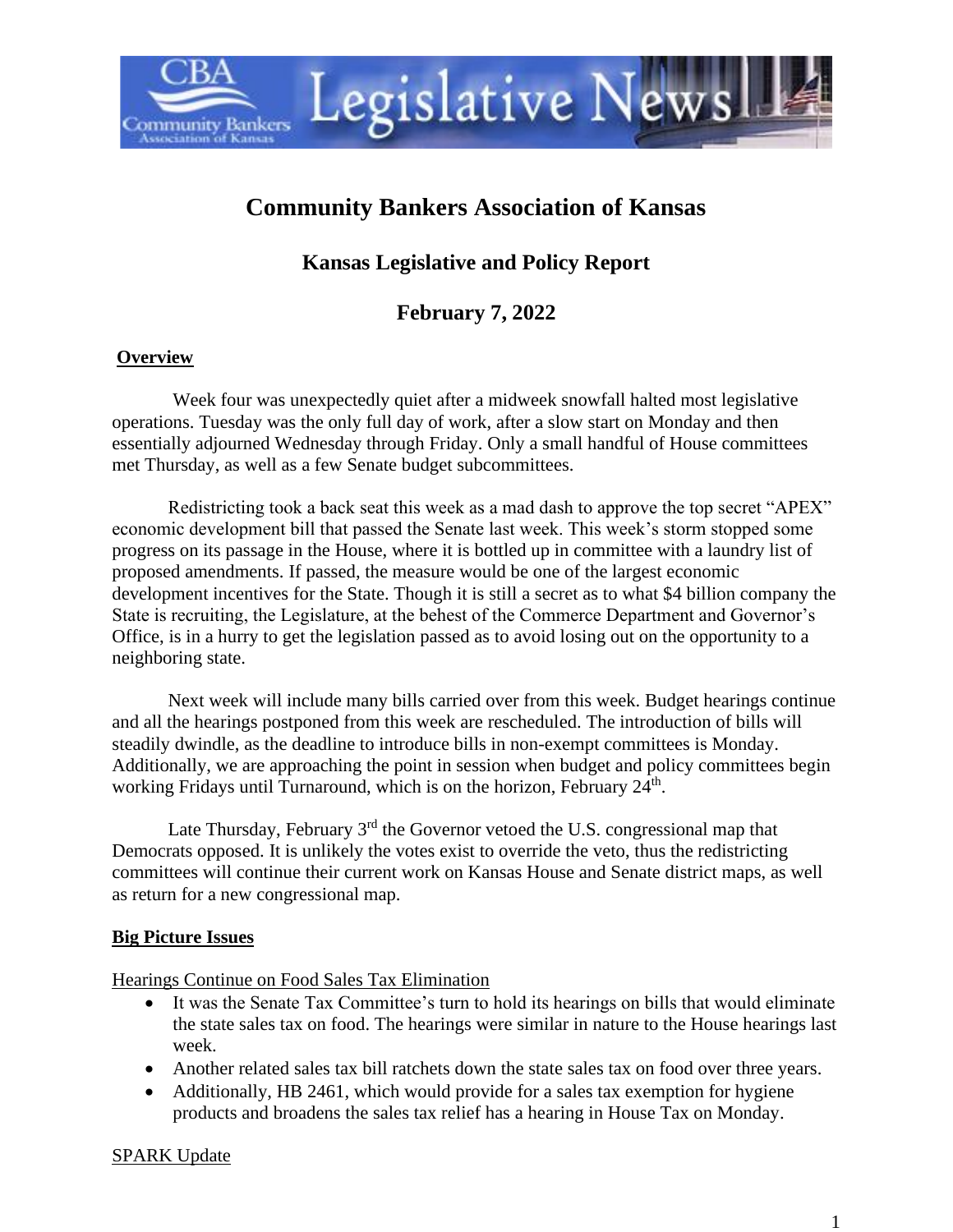- The four SPARK Advisory Panels will meet for the first time this Friday, February  $4<sup>th</sup>$ , and Monday, February  $7<sup>th</sup>$ . The Connectivity and Economic Revitalization Advisory Panels will meet Friday and the Health and Education, and Efficiency and Modernization Advisory Panels, will meet Monday.
- The Advisory Panel meetings can be viewed here: [https://www.youtube.com/channel/UCfChGWc38RE1tmAKNmqexPg/videos?view=2&l](https://www.youtube.com/channel/UCfChGWc38RE1tmAKNmqexPg/videos?view=2&live_view=502) [ive\\_view=502](https://www.youtube.com/channel/UCfChGWc38RE1tmAKNmqexPg/videos?view=2&live_view=502)

#### January Tax Receipts

- As has been the trend for the last several months, January's total tax collections exceeded estimates for a total of \$944.5 million, or \$119.6 million over the estimates.
- January's tax receipts can be viewed here: [https://content.govdelivery.com/attachments/KSOG/2022/02/01/file\\_attachments/206423](https://content.govdelivery.com/attachments/KSOG/2022/02/01/file_attachments/2064239/07_January_Revenue_FY2022_02-01-2022_Final.pdf) [9/07\\_January\\_Revenue\\_FY2022\\_02-01-2022\\_Final.pdf](https://content.govdelivery.com/attachments/KSOG/2022/02/01/file_attachments/2064239/07_January_Revenue_FY2022_02-01-2022_Final.pdf)

#### **Financial Institutions Related Issues**

Most of the hearings impacting financial institutions this past week were cancelled and have been rescheduled for the coming week.

#### Committee Activity This Past Week

- The House Financial Institutions Committee managed to get its hearing on changes to the KMBA heard before the weather hit this past week.
- Next week will be busy between more TEFFI hearings; final action on KBA's SB 335; and a hearing on SB 400 which would make modifications to the Uniform Trust Code.

#### Active Bills

Any new bills are in **bold**.

- SB 400: Updating certain requirements and conditions relating to the creation, modification, and termination of trusts in the Kansas uniform trust code and updating the definition of resident trust for tax purposes.
	- o [http://kslegislature.org/li/b2021\\_22/measures/documents/sb400\\_00\\_0000.pdf](http://kslegislature.org/li/b2021_22/measures/documents/sb400_00_0000.pdf)
- SB 335 KBA health plan bill: Exempting certain business entities that provide health insurance in the state but are not subject to the jurisdiction of the commissioner of insurance from payment of the annual premium tax.
	- o [http://kslegislature.org/li/b2021\\_22/measures/documents/sb335\\_00\\_0000.pdf](http://kslegislature.org/li/b2021_22/measures/documents/sb335_00_0000.pdf)
	- $\circ$  Hearing in Senate FI&I Thursday, January 20<sup>th</sup>.
	- o KBA and the Kansas Cooperative Council testified in support. No opposition.
	- o Likely to be worked within the next couple of weeks.
- HB 2568 KMBA bill from the 2021 Session: Amending the Kansas mortgage business act by providing for mortgage business work at remote locations, license and registration renewal or reinstatement procedures, surety bond requirements and evidence of solvency and net worth and requiring notice when adding or closing branch offices.
	- o Hearing in House FIRD 1/31.
	- o Proponents included OSBC, Zillow, Rocket Mortgage, and the Mortgage Bankers Association.
	- o Scheduled final action in House FIRD 2/9.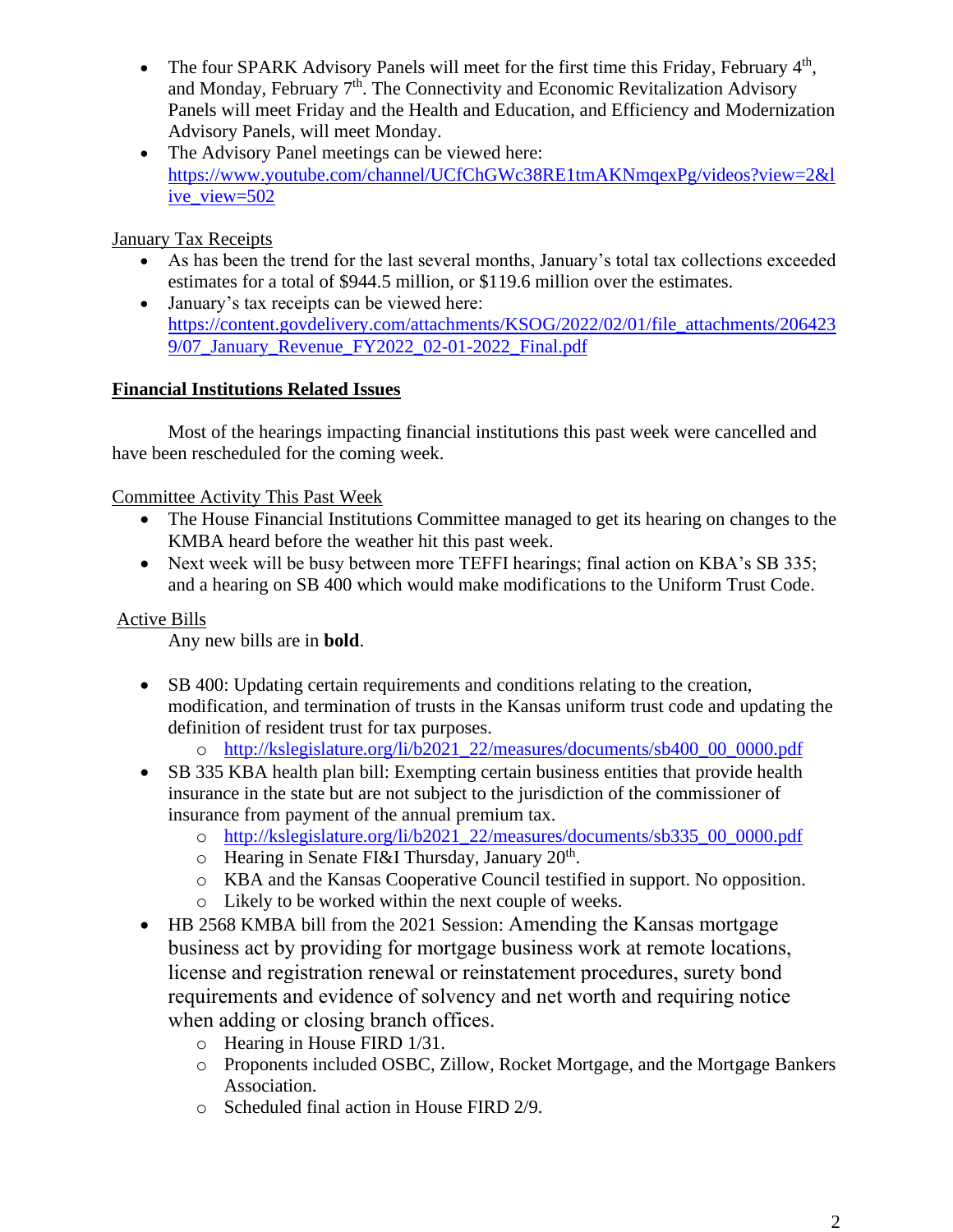TEFFI Bills

- SB 334: Amending provisions of the TEFFI Act relating to procedures when undercapitalized or insolvent; fees and assessments; applications; examinations; insurance and capital requirements and disclosures to consumers and requiring such institutions to be mandatory reporters for purposes of elder abuse.
- SB 337: Converting the conditional charter issued for the pilot program under the TEFFI Act to a full TEFFI charter.
	- o Passed the Senate 39-0.
	- o Hearing in House FIRD Monday, 2/7.
- HB 2489: Companion bill to SB 334.
	- o Final Action in House FIRD 2/9.
- SB 377: Authorizing TEFFI insurance companies within the captive insurance act and providing for the requirements and operations thereof.
	- o Final Action in House FIRD 2/9.
- HB 2554: Converting the conditional charter issued for the pilot program under the TEFFI Act to a full TEFFI charter.
	- o Hearing in FIRD Monday, 2/7.
- HB 2547: Authorizing TEFFI insurance companies within the captive insurance act and providing for the requirements and operations thereof.
	- o Heard in House Insurance January 31<sup>st</sup>.

## **Upcoming Activities**

The legislative schedule of hearings is updated regularly throughout the week can be found in the House and Senate calendars on the Legislature website at: [http://www.kslegislature.org/li/b2021\\_22/chamber/calendars/](http://www.kslegislature.org/li/b2021_22/chamber/calendars/)

Additionally, all hearings are now available on-line live on YouTube and archived by the end of each day. You can find those hearings on the Legislature website at: [http://sg001](http://sg001-harmony.sliq.net/00287/Harmony/en/View/Calendar/) [harmony.sliq.net/00287/Harmony/en/View/Calendar/](http://sg001-harmony.sliq.net/00287/Harmony/en/View/Calendar/)

## *Monday, February 7th .*

House FIRD. 9:00 AM.

- o Hearing on HB 2554: Converting the conditional charter issued for the pilot program under the TEFFI Act to a full TEFFI charter.
- o Hearing on SB 337: Converting the conditional charter issued for the pilot program under the TEFFI Act to a full TEFFI charter.
- o Review on HB 2268: Enacting the Kansas rural home loan guarantee act and authorizing the state treasurer to guarantee a certain portion of rural home loans made by financial institutions and report to the Legislature regarding such loan guarantees.

#### Senate FI&I. 9:30 AM.

- o Final action on SB 335: KBA health insurance premium tax exemption.
- o Final action on SB 377: TEFFI insurance.

## *Tuesday, February 8th .*

Senate FI&I. 9:30 AM.

o Hearing on SB 400: Updating certain requirements and conditions relating to the creation, modification, and termination of trusts in the Kansas uniform trust code and updating the definition of resident trust for tax purposes.